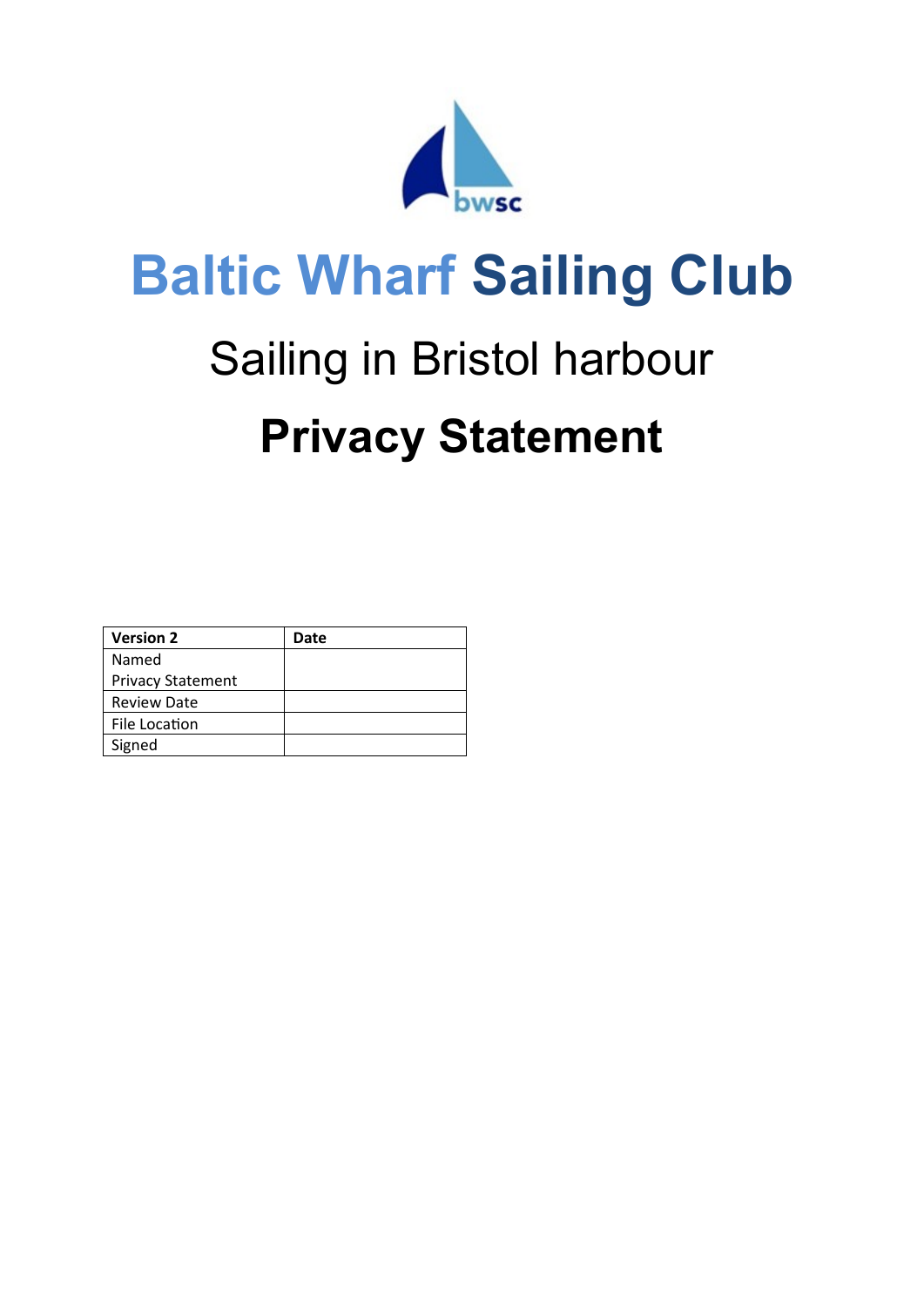#### **1. Aims**

Baltic Wharf Sailing Club is committed to protecting your privacy and your rights to control your personal data. Our principles are simple; we believe in building trust through transparency. This Privacy Statement explains what personal information we may collect from you when you become a member or attend our events; how you can control that information and how we may use it.

We review this policy each year, so please check this page for any updates. The policy was last updated January 2020.

#### **2. Who are we?**

We are Baltic Wharf Sailing Club, Based in Bristol City Floating Harbour, Cumberland road BS1 6XG, near the Cottage Inn

# **3. Information that is collected by BWSC and why, table1**

#### **3.1. Information which may be provided on your behalf;**

you are a minor and your parent or legal guardian provides us your information

#### **3.2 Table 1.**

| Table 1                          |                                                                   |                                               |  |
|----------------------------------|-------------------------------------------------------------------|-----------------------------------------------|--|
| <b>Type of information</b>       | <b>Purposes</b>                                                   | <b>Legal Basis of Processing</b>              |  |
| Member's name, address,          | Managing the Member's                                             | Performing the Club's contract                |  |
| telephone numbers, e-mail        | membership of the Club.                                           | with the Member. For the                      |  |
| address(es).                     | Keeping in touch with the                                         | purposes of our legitimate                    |  |
|                                  | Member (including by<br>newsletter). Managing the duty<br>roster. | interests in operating the Club.              |  |
| <b>Emergency contact details</b> | Contacting next of kin in the                                     | Protecting the Member's vital                 |  |
|                                  | event of emergency                                                | interests and those of their<br>dependants    |  |
| The Member's name, boat          | Managing race entries and race                                    | For the purposes of our                       |  |
| name and sail number             | results.                                                          | legitimate interests in holding               |  |
|                                  |                                                                   | races for the benefit of                      |  |
|                                  | Publishing race results at the                                    | members of the Club.                          |  |
|                                  | club and with other clubs, class                                  |                                               |  |
|                                  | associations, and the RYA, and                                    | For the purposes of our                       |  |
|                                  | providing race results to local                                   | legitimate interests in                       |  |
|                                  | and national media.                                               | promoting the Club.                           |  |
|                                  | Allocating compound spaces.                                       | For the purposes of our                       |  |
|                                  |                                                                   | legitimate interests in operating<br>the Club |  |
| Photos and videos of Members     | Putting on the Club's website,                                    | Consent. We will seek the                     |  |
| and their boats                  | social media pages, newsletter                                    | Member's consent on their                     |  |
|                                  | and using in press releases.                                      | membership application form                   |  |
|                                  |                                                                   | and each membership renewal                   |  |
|                                  |                                                                   | form and the Member may                       |  |
|                                  |                                                                   | withdraw their consent at any                 |  |
|                                  |                                                                   | time by contacting us by e-mail               |  |
|                                  |                                                                   | or letter.                                    |  |
| Name, e-mail address and         | Information published on Club's                                   | For the purposes of our                       |  |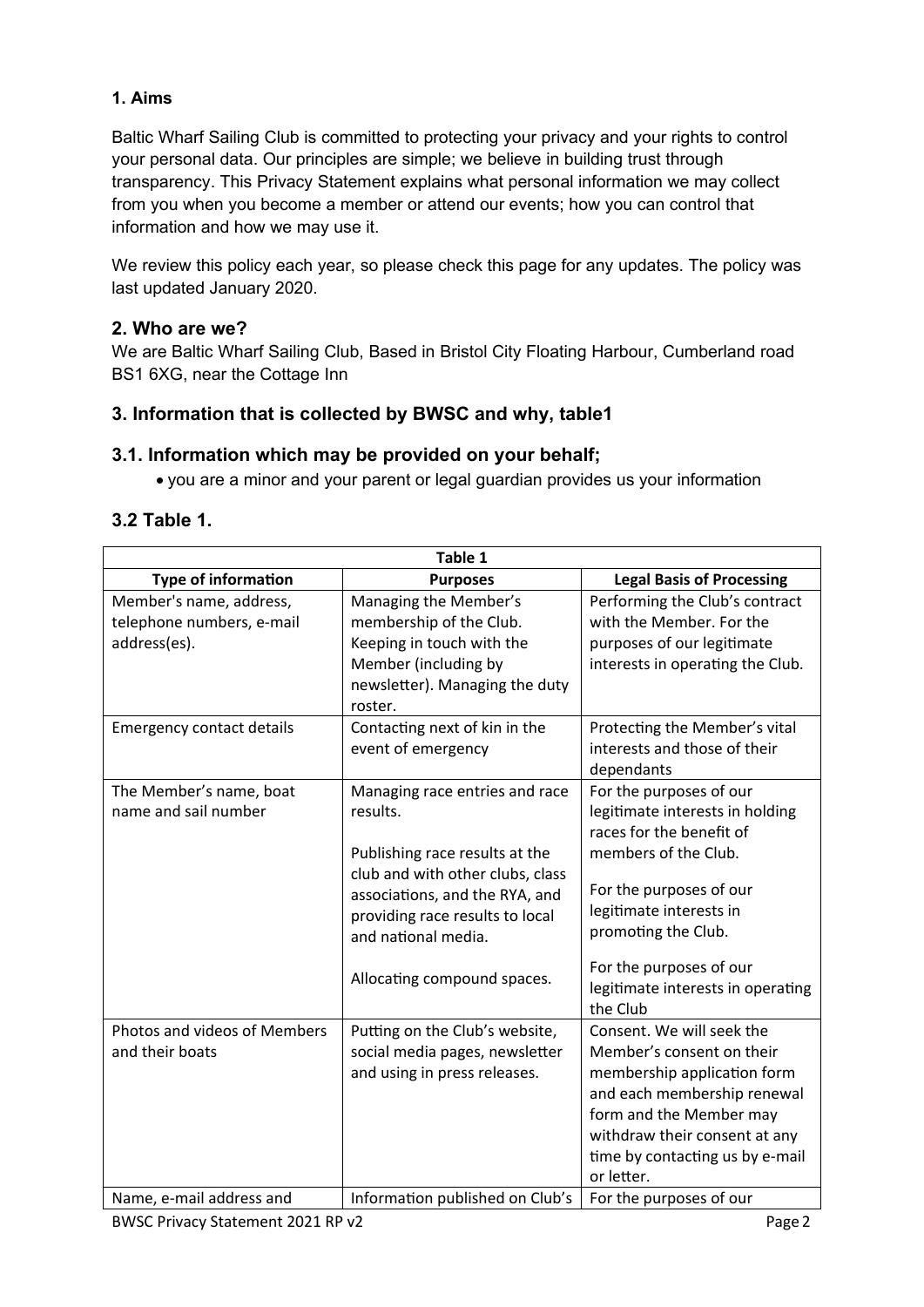| telephone number of each Club        | website                         | legitimate interests in operating  |
|--------------------------------------|---------------------------------|------------------------------------|
| committee member                     |                                 | and promoting the Club             |
| <b>Members Financial information</b> | No member's information is      | This is within line with the       |
|                                      | held by the club.               | <b>Fanatical Conduct Authority</b> |
|                                      | All members are asked use the   | (FCA)                              |
|                                      | standard banking system and     |                                    |
|                                      | transfer the fees into the club |                                    |
|                                      | account                         |                                    |
| Members Name and sail no             | <b>Racing Results</b>           | Access to this area is restricted  |
|                                      |                                 | to members only.                   |

# **4. When do we share your information?**

We share your information with;

- the Royal Yachting Association, after is has been anonymised
- Bristol City Council Harbour Mastery who govern recreational activities within the floating harbour
- Race officials can obtain; In Case of Emergency (ICE) telephone contact details in the event of an emergency, at the club compound or on the water. This information may be passed to the emergency services only.
- law enforcement agencies on order to comply with our legal obligations
- when you ask us to provide a reference
- We will never sell your personal data. We will not share your personal data with any third parties without your prior consent

# **5. How long do we keep your information?**

- 5.1 We will hold your personal data on our systems for as long as you are a member of the Club and for as long afterwards as it is in the Clubs' legitimate interest to do so or for as long as is necessary to comply with our legal obligations. We will review your personal data every year to establish whether we are still entitled to process it. If we decide that we are not entitled to do so, we will stop processing your personal data except that we will retain your personal data in an archived form in order to be able to comply with future legal obligations e.g. compliance with tax requirements and exemptions, and the establishment, exercise or defence of legal claims.
- 5.2 We securely destroy all financial information once we have used it and no longer need it.

# **6. Where do we store your personal information?**

Secure internet Google cloud spread sheet, restricted to club committee members only.

# **7. Your rights**

You have the following rights in relation to the personal information we hold:

- A. to access your personal information
- B. to be provided with information about how the information is processed
- C. to have your personal information corrected
- D. to have your personal information erased
- E. to object to or restrict how your personal information is processed
- F. to have your personal information transferred to you

Please contact us if you have any concern about how we process your personal information.

Committee contact details: BWSC Privacy Statement 2021 RP v2 Page 3